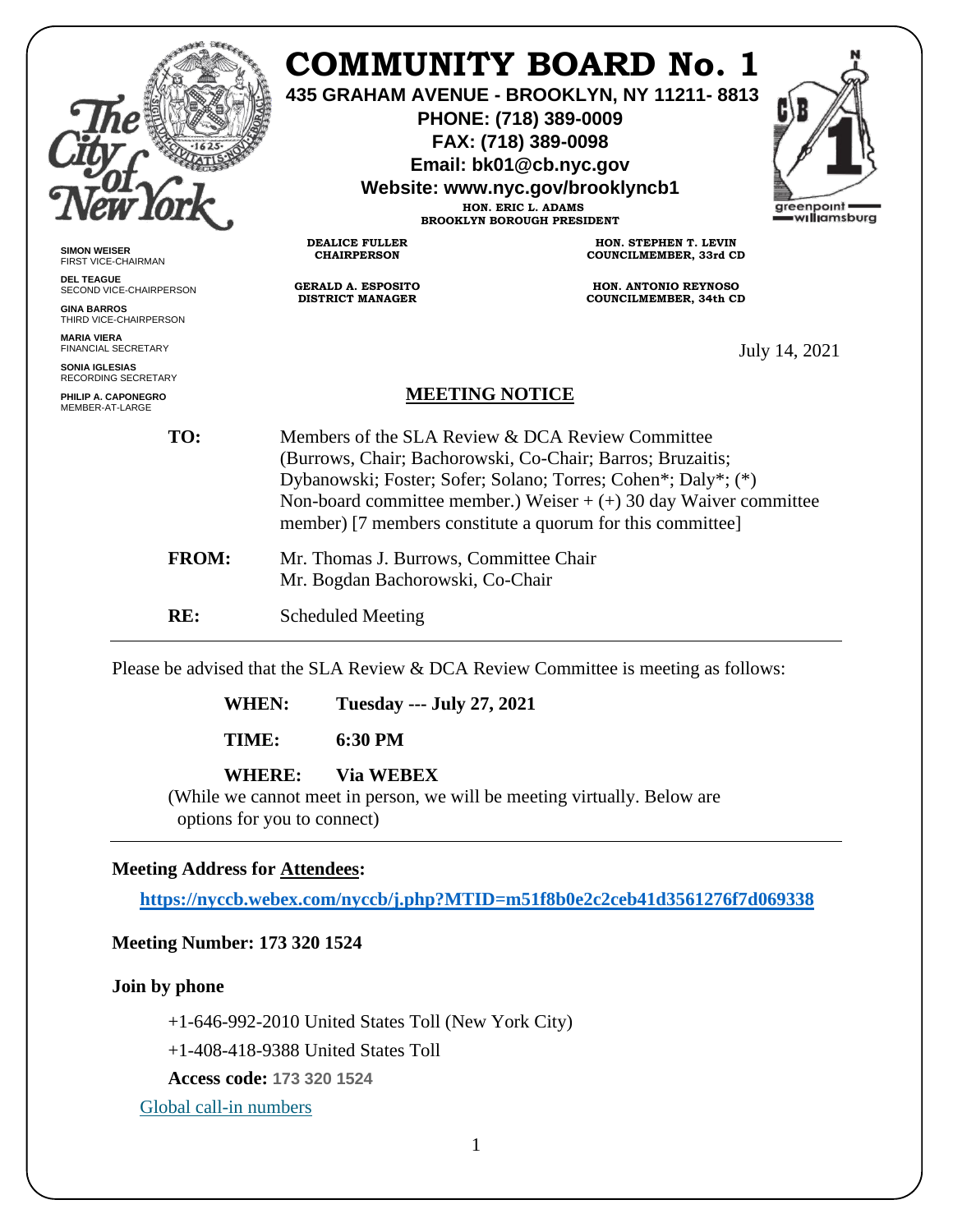### **AGENDA**

### **I. LIQUOR LICENSES:**

#### **(A.) NEW**

1) 53 Broadway Restaurant LLC, dba Etiquette, 53 Broadway, (Corporate Change, Renewal, liquor, wine, beer, cider, restaurant)

2) 221 North 4th Rest. Corp, dba Golden Years, 221 North 4th Street (Corporate Change, liquor wine, beer, cider, rest)

3) An Entity to be formed by Barbara & James Piliero, dba TBD, 61, 71, 75 Ingraham Street, (New, liquor, wine, beer, cider, Bar ,Tavern)

4) Brooklyn Dynamic Squared LLC, dba Lucy's Vietnamese, 112 Berry Street, (New, wine, beer, cider, rest)

5) Caracas Café I, IIc, dba Caracas arepa bar, 291 Grand Street, (Renewal, liquor, wine, beer, cider, rest)

6) Franklin Tasty Food Inc., 157 Franklin Street, (New, wine, beer, cider, rest)

7) Foodex Brooklyn LLC, dba TBD, 109 North 3rd Street, (New , liquor, wine, beer, cider)

8) Forever Thai Inc., dba TBD, 1031 Flushing Avenue, (New, liquor, wine, beer, cider, rest)

9) I'll Bring the Wines LLC, dba Kini, 550 Metropolitan Avenue, (New, wine, beer, cider, tavern)

10) K Top Chicken Inc, dba TBA, 639 Driggs Avenue, (New, wine, beer, cider, rest)

11) Mayu Restaurant Inc., dba Warique, 181 Graham Avenue, (New, wine, beer, cider, rest)

12) Made 21 Inc, 425 Graham Avenue, (New, liquor, wine beer, cider, rest)

13) McCarren Park House LLC, dba McCarren Parkhouse, 855 Lorimer Street, (New, liquor, wine, beer, cider, rest)

14) New Plant Based Pizza Williamsburg LLC, dba TBD, 235 Kent Avenue, (New, liquor, wine, beer, cider, rest)

15) Maurizio de Rosa-Borboni LLC,284 Grand Street, (New, liquor, wine, beer, cider, rest)

16) MFK Gentle Inc., 66 South 2nd Street, (New, liquor, wine, beer, cider, rest)

17) Mugatu Inc, dba Bar Bruno, 560 Manhattan Avenue, (New, liquor, wine, beer, cider, rest)

18) Plant Based Pizza Williamsburg LLC, dba TBD, 235 Kent Avenue, (New, liquor, wine, beer, cider)

19) Tribicha Inc. dba Pies N Thighs, 166 South 4th Street, (Class Change, liquor, wine, beer, cider, rest)

20) The Hoxton (Williamsburg) LLC, and Ennismore International USA, INC., dba The Hoxton 21) Williamsburg/Apartment/ Laser Wolf/ K'Far/ Jaffa, 93-97 Wythe Avenue, (Alteration, liquor, wine, beer, cider, hotel with restaurant)

21) Valentina Restaurant Corp. dba Dough Vale NYC, 330 South 3r Street, (New, wine, beer, cider, rest)

22) Williamsburg Tavern & Grill Inc., 140 Graham Avenue. (New, liquor, wine, beer, cider)

23) Walid Idriss, dba Macoletta LLC, 56 North  $9<sup>th</sup>$  Street, (New, wine, beer, cider, rest)

#### **(B.) RENEWALS**

1) 48 South Fourth Street Corp., dba The Woods, 48 South 4<sup>th</sup> Street, (Renewal, liquor, wine, beer, cider, bar, tavern)

2) Action Burger Inc., 292 Graham Avenue, (Renewal, liquor, wine, beer, cider, rest)

3) AV 143 LLC, dba Rise Radio, 57 Graham Avenue, (Renewal, liquor, wine, beer, cider, rest)

4) Brooklyn Flea LLC, 90 Kent Drive, #1210 East River State Park, (Renewal, liquor, wine, beer, cider, bar, tavern)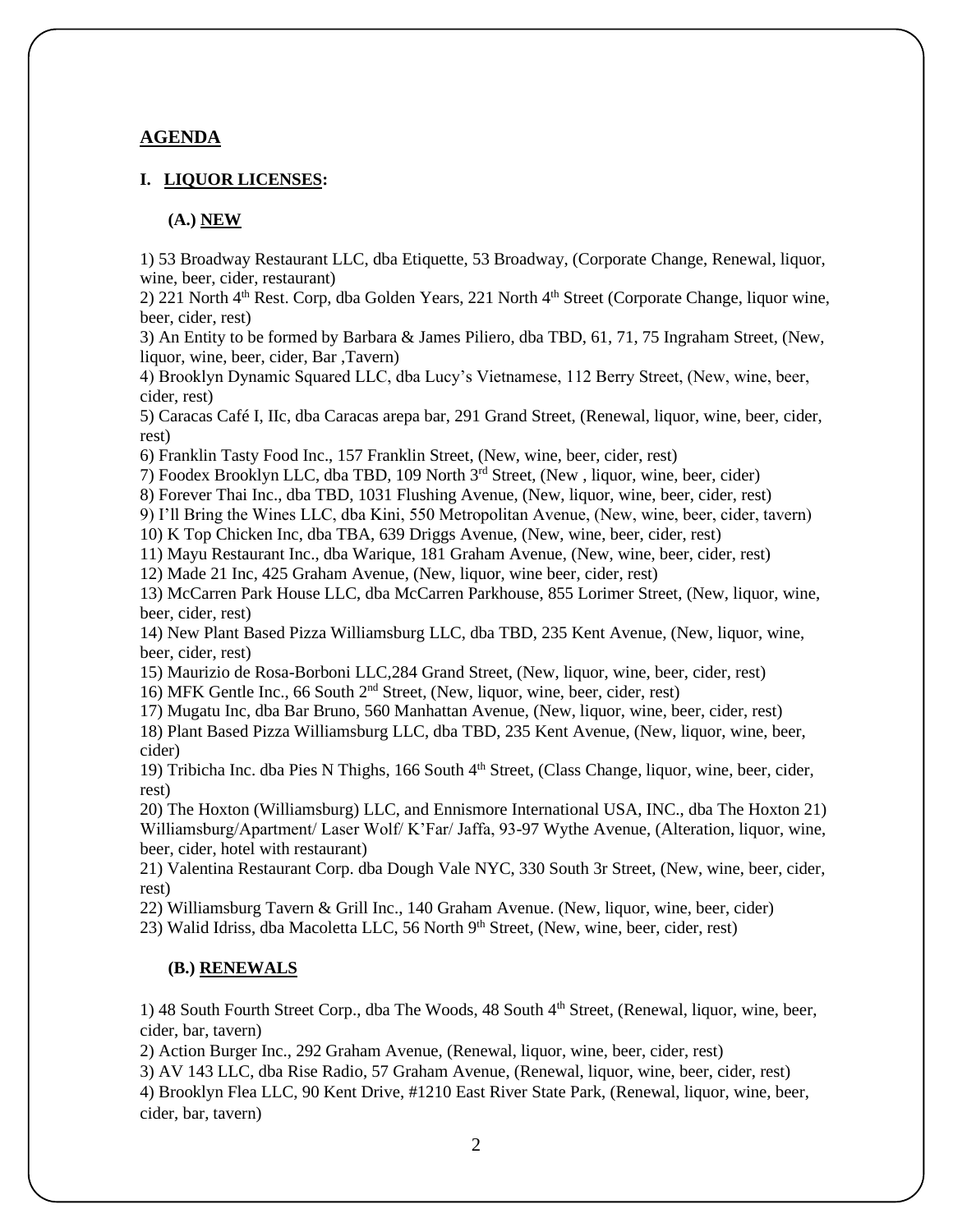5) Coyoacan Lorimer LLC, Zona Rosa Brooklyn, 571 Lorimer Street, (Renewal, liquor, wine, beer, cider, rest)

6) Cybele LLC, dba A-Pou's Taste, 963 Grand Street, (Renewal, wine, beer, cider, rest)

7) Disruption Grain LLC, dba Interboro Spirits & Ales, 942 Grand Street, (Renewal, liquor, wine, beer, cider, bar, tavern, distiller "A")

8) Eddie Jr's Sports Lounge Inc., dba Eddie JR's Sports Lounge, 40 Marcy Avenue, (Renewal, liquor, wine, beer, cider, rest)

9) EL Ketzalt Corp, dba HAAB, 202 Leonard Street A, (Renewal, wine, beer, cider, rest)

10) Elsewhere LLC, dba Elsewhere, 599 Johnson Avenue, (Renewal, liquor, wine, beer, cider, legitimate theater or concert hall)

11) Family Group Enterprises Inc. dba Patrizia Pizza & Pasta, 35 Broadway, (Renewal, wine, beer, cider)

12) Graham United Corp. dba 189 Graham Avenue, (Renewal, wine, beer, cider, rest)

13) Grand Affairs LL, dba Croxley's The Abbey, 63-65 Grand Street, (Renewal, liquor, wine ,beer, cider, rest)

14) Knitting Factory Brooklyn Inc., 361-365 Metropolitan Avenue, (Renewal, liquor, wine, beer, cider, music Venue & Bar)

15) Marina Caffe LLC, dba Fabricca Restaurant & Bar, 34 North 6<sup>th</sup> Street, (Renewal, liquor, wine, beer, cider, rest)

16) New Hope Brooklyn LLC, dba Ten Hope, 10 12 Hope Street, (Renewal, liquor, wine, beer, cider, rest)

17) Ontario Bar LLC, 559 Grand Street, (Renewal, liquor, wine, beer, cider, corner, neighborhood bar with pool table)

18) One Shot Away LLC, dba Jackbar, 143 Havemeyer Street, (Renewal, liquor, wine, beer, cider, bar/tavern)

19) Pates & Traditions LLC, dba Pates and Traditions, 52 Havemeyer Street, (Renewal, wine beer, cider, rest)

20) Piast European Market Inc., DBA Daniel's European Market, 152 Norman Avenue, (Renewal, beer, & Cider, deli store)

21) Pick Quick Foods Inc., dba Key Food, 224 McGuinness Blvd., (Renewal, wine, beer, cider)

22) Poquito Fesante LLC, Little Pheasant, 445 Graham Avenue, (Renewal, liquor, wine, beer, cider, rest)

23) Privilege Lounge INC. dba Privilege Lounge, 140 Graham Avenue, (Renewal, liquor, wine, beer, cider, bar, tavern)

24) Spuyten Duyvil LLC, dba Spuyten Dyvil, 359 Metropolitan Avenue, (Renewal, wine, beer, cider, bar, tavern)

25) Pomp & Circumstance Hospitality LLC, dba Pomp and Circumstance, 577 Lorimer Street, (Renewal, liquor, wine, beer, cider, rest)

26) Sakura 6 Inc., 837 Manhattan Avenue, (Renewal, wine, beer, cider, rest)

27) Studio 299 LLC, dba Polygon Brooklyn, 299 Vandervoort Avenue, (Renewal, liquor, wine, beer, cider, rest)

28) The Gutter Bar LLC, 200 North 14<sup>th</sup> Street, (Renewal, liquor, wine, beer, cider, Bowling Establishment)

## **III. PREVIOUSLY POSTPONED ITEMS:**

1. **Corp to be formed by Meghen Joye**, dba Megs Ale House, 125 Bedford Avenue, (New, liquor, wine, beer, cider, rest, bar).